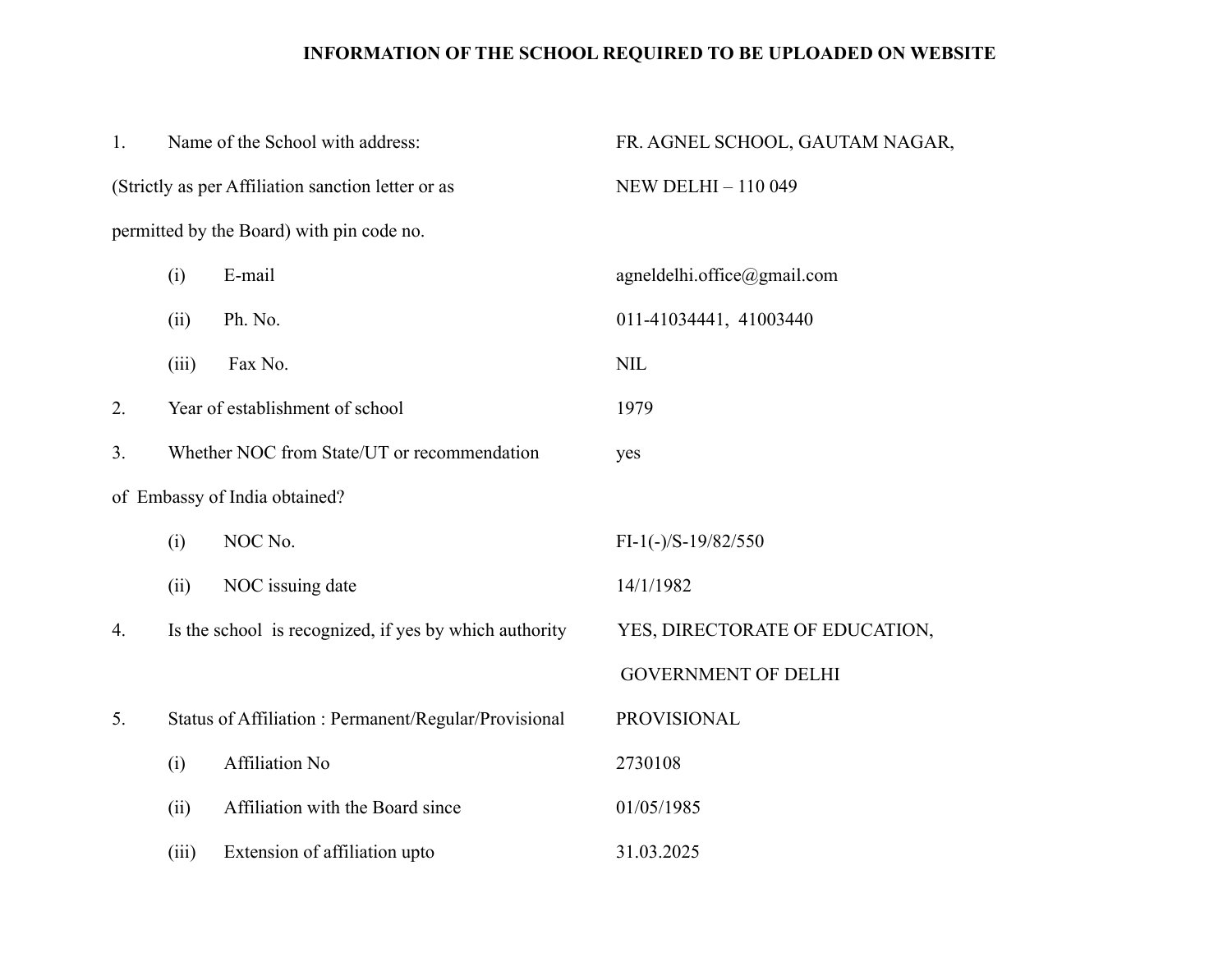## 6. Name of Trust/Society/Company Registered under AGNEL CHARITIES (AGNEL SEVA SANGH) DELHI

Section 25 of the Company Act, 1956. Period upto

which Registration of Trust/Society is valid

7. List of members of School Managing Committee with their Address/tenure and post held:

| <b>Name</b>                                                     | <b>Address</b>                                                          | Appointment                 |
|-----------------------------------------------------------------|-------------------------------------------------------------------------|-----------------------------|
| Fr. J.A. Carvalho                                               | Fr. Agnel School, Gautam Nagar, New Delhi-110049                        | Manager                     |
| Fr. Roy D'Sa                                                    | Fr. Agnel School, Gautam Nagar, New Delhi                               | Principal                   |
| Fr. S. Almeida                                                  | Fr. Agnel Ashram, Sector 9-A, Vashi, Navi Mumbai-400003                 | Chairman                    |
| Fr. Bento Rodrigues                                             | Fr. Agnel School, Gautam Nagar, New Delhi - 110049                      | Vice-Chairman               |
| Fr. Valerian D'Souza                                            | Fr. Agnel Ashram, P.O Box 6656, Bandstand, Bandra (W),<br>Mumbai-400050 | Member                      |
| Fr. Peter D'Souza                                               | Fr. Agnel Ashram, Vadgaon Sheri, Sainikwadi, Nagar Road,<br>Pune - 14   | Member                      |
| Hon'ble Justice M.L. Mehta, Former Justice,<br>Delhi High Court | AB-11, Mathura Road, New Delhi – 110 001                                | Member                      |
| Mr. K.R. Chawla, Advocate-High Court (Legal)<br>Adviser)        | C-17, Nizamuddin East, New Delhi - 110 013                              | Member                      |
| Mr. Joseph P.C.                                                 | Fr. Agnel School, Gautam Nagar                                          | Administrator               |
| Mrs. Simmi Mahajan                                              | Fr. Agnel School, Gautam Nagar                                          | Teachers'<br>Representative |
| Mrs. Anuradha Dey                                               | Fr. Agnel School, Gautam Nagar                                          | Teachers'<br>Representative |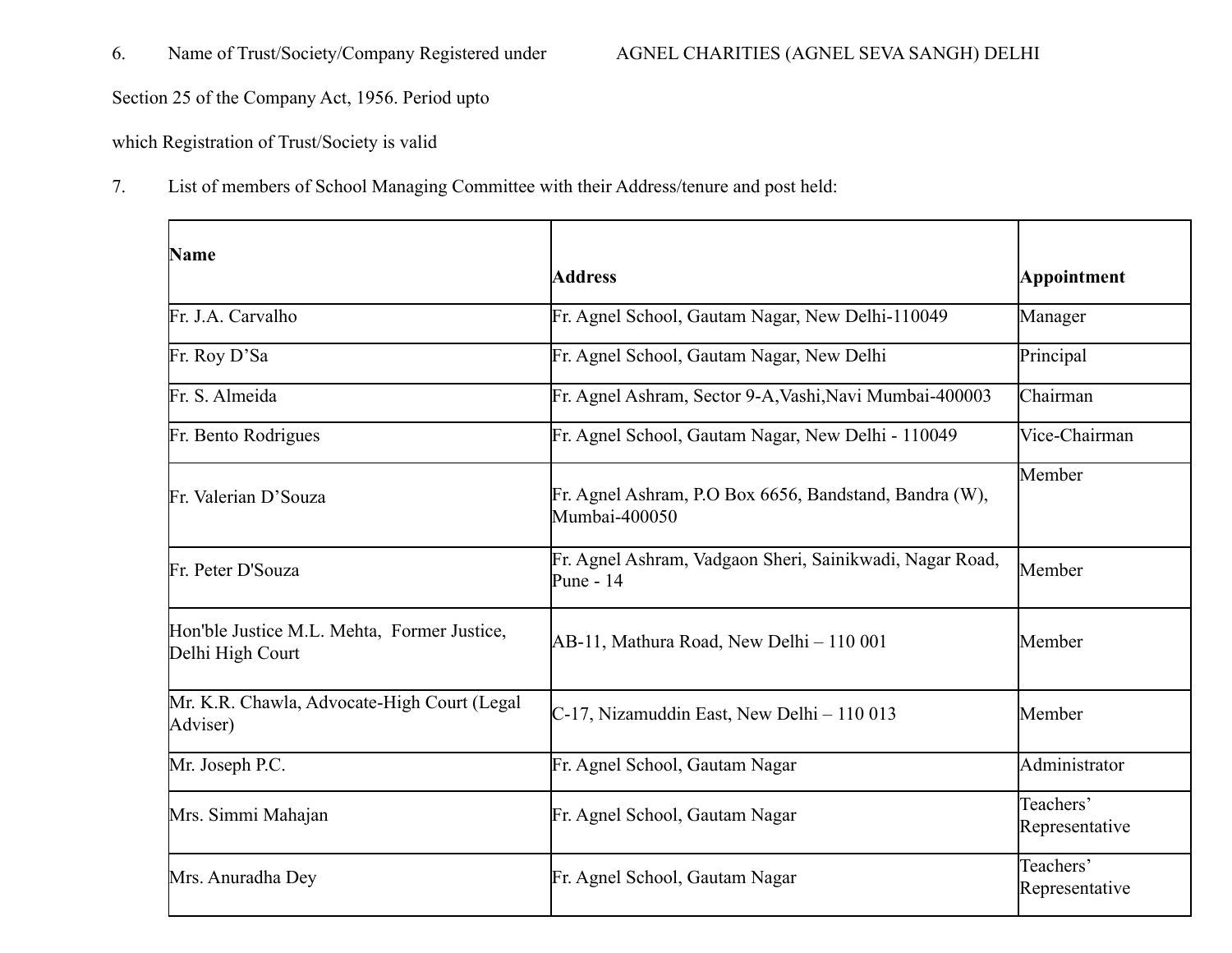|       | Sr. Judith Vaz                                      | Fr. Agnel School Sector Beta II, Greater Noida                           | Member                     |  |  |
|-------|-----------------------------------------------------|--------------------------------------------------------------------------|----------------------------|--|--|
|       | Sr. Navya                                           | Principal Fr. Agnel School, A-2, Sector 1, Vaishali,<br>Ghaziabad        | Member                     |  |  |
|       | Mrs. Susan Jacob                                    | Princiapal St. Paul's School, C-3, Hauz Khas, New Delhi                  | <b>DE</b> Nominee          |  |  |
|       | Mrs. Lalita LBaxla                                  | Vice Principal, GGSS, Sector IV, Dr. Ambedkar Nagar, New<br>Delhi-110062 | <b>DE</b> Nominee          |  |  |
|       | Mrs. Pius Monterio                                  | B-77, Flat No 10, Vishwakarma Colony, MB Road, ND-44                     | Parents'<br>Representative |  |  |
|       | Ms. Bhavya Relia                                    | 65C, Pocket A3, Everest Apt, Kalkaji Extn, ND-19                         | Parents'<br>Representative |  |  |
| 8.    | Name and official address of the Manager/President/ | FR. J.A. CARVALHO (MANAGER)                                              |                            |  |  |
|       | Chairman/Correspondent                              | FR. AGNEL SCHOOL                                                         |                            |  |  |
|       |                                                     | GAUTAM NAGAR, NEW DELHI-110049                                           |                            |  |  |
| (i)   | E-mail                                              | agneldelhi.office@gmail.com                                              |                            |  |  |
| (ii)  | Ph. No.                                             | 011-41034441, 41003440                                                   |                            |  |  |
| (iii) | Fax No.                                             | <b>NIL</b>                                                               |                            |  |  |
|       | Area of School Campus                               |                                                                          |                            |  |  |
| (i)   | In Acres                                            | 3 ACRES                                                                  |                            |  |  |
| (ii)  | In Sq. mtrs.                                        | 12141 SQ MTRS                                                            |                            |  |  |
| (iii) | Built up area (sq. mtrs.)                           | 9182 SQ. MTRS                                                            |                            |  |  |
| (iv)  | Area of Playground in Sq. mtrs                      | 4047 SQ. MTRS                                                            |                            |  |  |
| (v)   | Other facilities                                    |                                                                          |                            |  |  |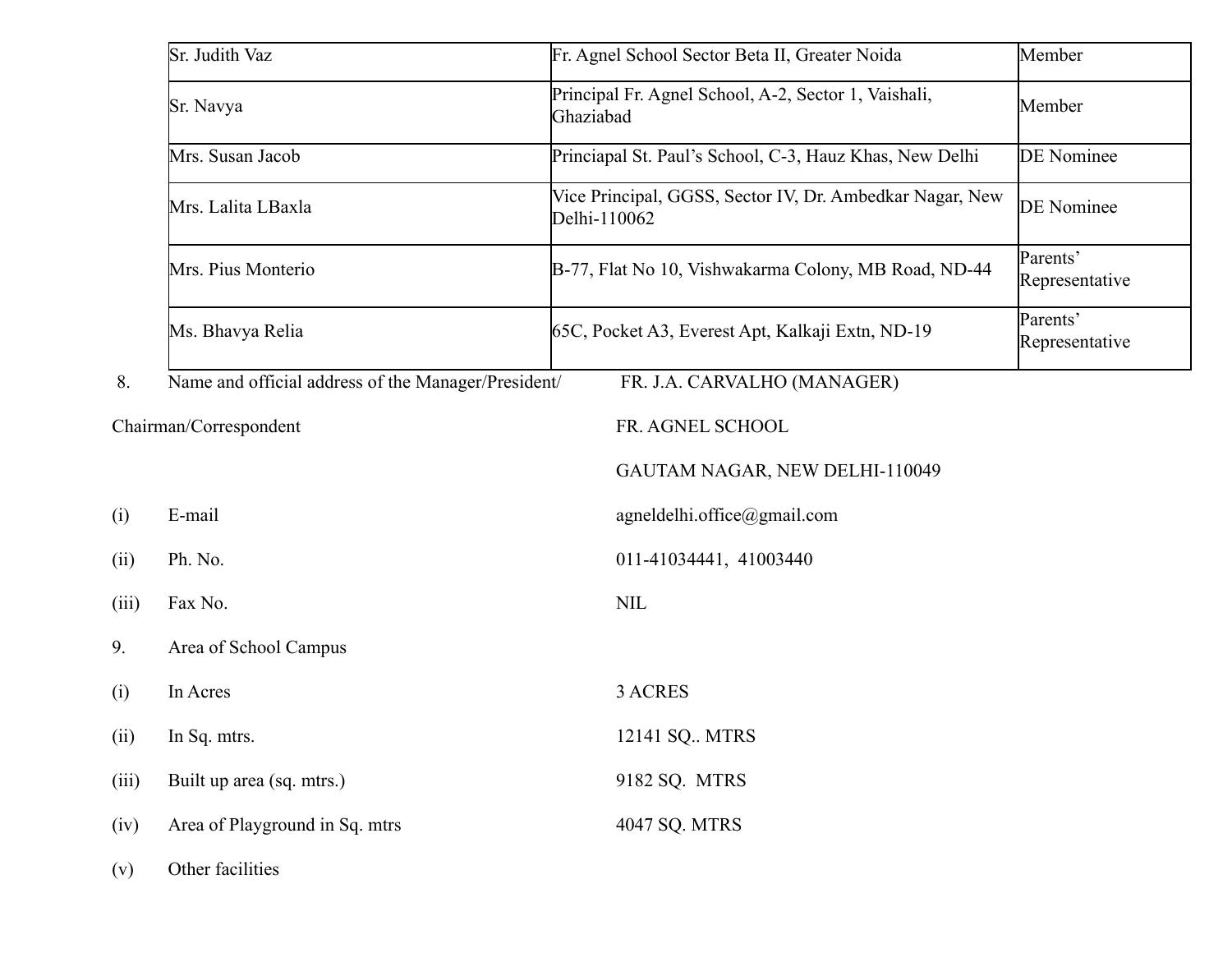|     | (i)   | <b>Swimming Pool</b>          | <b>NIL</b>                                                                                                                    |
|-----|-------|-------------------------------|-------------------------------------------------------------------------------------------------------------------------------|
|     | (ii)  | Indoor games                  | SKATING, LAWN TENNIS, BADMINTON, TABLE TENNIS                                                                                 |
|     | (iii) | Dance Rooms                   | <b>3 DANCE ROOMS</b>                                                                                                          |
|     | (iv)  | Gymnasium                     | <b>NIL</b>                                                                                                                    |
|     | (v)   | Music Rooms                   | <b>3 MUSIC ROOMS</b>                                                                                                          |
|     | (vi)  | Hostels                       | <b>NIL</b>                                                                                                                    |
|     | (vii) | Health and Medical Check up   | FULLY EQUIPPED MEDICAL ROOM WITH                                                                                              |
|     |       |                               | ONE DOCTOR & ONE NURSE                                                                                                        |
| 10. |       | Details of fee structure      |                                                                                                                               |
|     | (i)   | Pre SchooL                    | Rs. 18,300.00 PER QUARTER                                                                                                     |
|     | (ii)  | Pre-Primary to Class VII      | <b>Rs. 17,550.00 PER QUARTER</b>                                                                                              |
|     | (ii)  | VIII to IX                    | <b>Rs. 16,725.00 PER QUARTER</b>                                                                                              |
|     | (iii) | X                             | <b>Rs. 15,510.00 PER QUARTER</b>                                                                                              |
|     | (iv)  | XI to XII                     | <b>Rs. 17,085.00 PER QUARTER</b>                                                                                              |
| 11. |       | <b>Transport facility</b>     |                                                                                                                               |
|     | (i)   | Own buses                     | 1 BUSES                                                                                                                       |
|     | (ii)  | Buses hired on contract basis | 22 BUSES                                                                                                                      |
|     | (iii) | Details of transport charges  | RS. 1,550.00 PER MONTH (CHARGED FOR 11 MONTHS)                                                                                |
|     |       | they are settled.             | Note: These routes and rates are subject to change following the pandemic disruption. Routes and Rate will be announced after |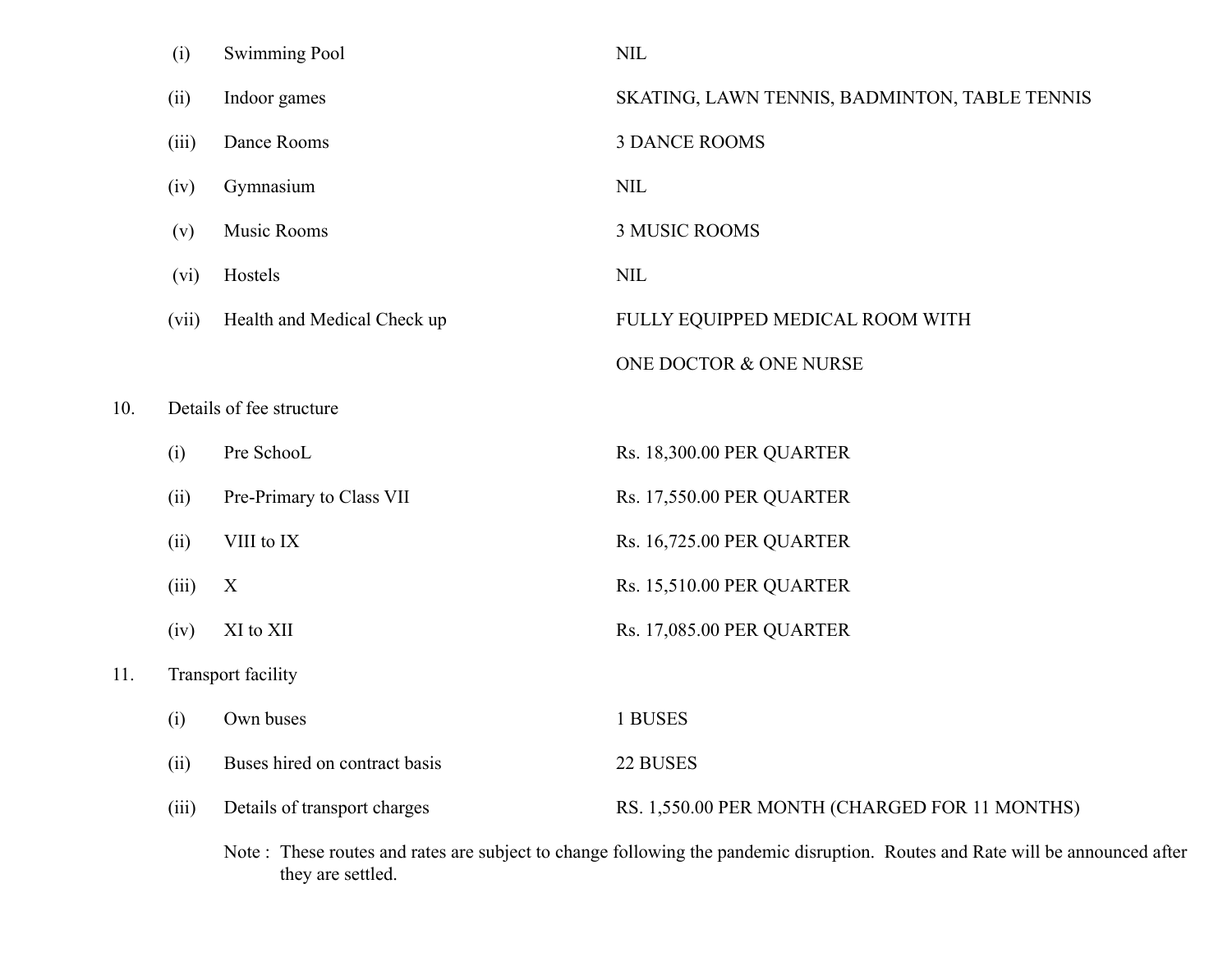|                | S.No Name               | Designation      | Date of<br>Appointment | Trained/ | Probation/<br>Un-trained Confirmed | Adhoc<br>/Part<br>Time |
|----------------|-------------------------|------------------|------------------------|----------|------------------------------------|------------------------|
| $\mathbf{1}$   | FR. J.A. CARVALHO       | Manager          | 28 Jun 2018 Trained    |          | Confirmed                          | No                     |
| $\overline{2}$ | FR. ROY D'SA            | Principal        | 28 Jun 2018 Trained    |          | Confirmed                          | No                     |
| $\overline{3}$ | MR. RAVINDER KUMAR      | PGT              | 1-Apr-1991 Trained     |          | Confirmed                          | No                     |
| $\overline{4}$ | MRS. RUPA CHUGH         | PGT              | 1-Apr-2001 Trained     |          | Confirmed                          | No                     |
| 5              | MRS. ANU KHANNA         | PGT              | 1-Jul-1998 Trained     |          | Confirmed                          | No                     |
| 6              | MRS. VIBHA KAPOOR       | <b>TGT</b>       | 1-Jul-2000 Trained     |          | Confirmed                          | No                     |
| $\overline{7}$ | MRS. SEEMA MAKHIJANI    | PGT              | 1-Jul-2001Trained      |          | Confirmed                          | No                     |
| 8              | MRS. MEENA KISHNANI     | PGT              | 8-Aug-1991 Trained     |          | Confirmed                          | No                     |
| 9              | MRS. DEEPIKA SACHDEVA   | <b>PGT</b>       | 30-Jul-2009 Trained    |          | Confirmed                          | No                     |
| 10             | MR. SHAKTI SINGH        | PGT              | 1-Jul-1994Trained      |          | Confirmed                          | No                     |
| 11             | MRS. ARUNA JALAN        | PGT              | $30$ -Oct-1991 Trained |          | Confirmed                          | No                     |
| 12             | MRS. SHOBHNA A. GRUNDY  | <b>PGT</b>       | 29-Jun-2011Trained     |          | Confirmed                          | No                     |
| 13             | MRS. SANGEETA BHOWMIK   | <b>PGT</b>       | 1-Apr-1999 Trained     |          | Confirmed                          | No                     |
| 14             | MRS. CHARU GUPTA        | PGT              | 1-May-2000 Trained     |          | Confirmed                          | No                     |
| 15             | MS. KAMALJEET KAUR      | PGT              | 7-Jan-2008Trained      |          | Confirmed                          | No                     |
| 16             | <b>MS. DIVNEET KAUR</b> | PGT              | 01 April 2016 Trained  |          | Confirmed                          | No                     |
| 17             | MS. PRIYANKA MEHTA      | PGT <sup>®</sup> | 25 March 2021          | Trained  | Contract                           | No                     |

## 12. Particulars of teaching staff **(to be updated time to time)**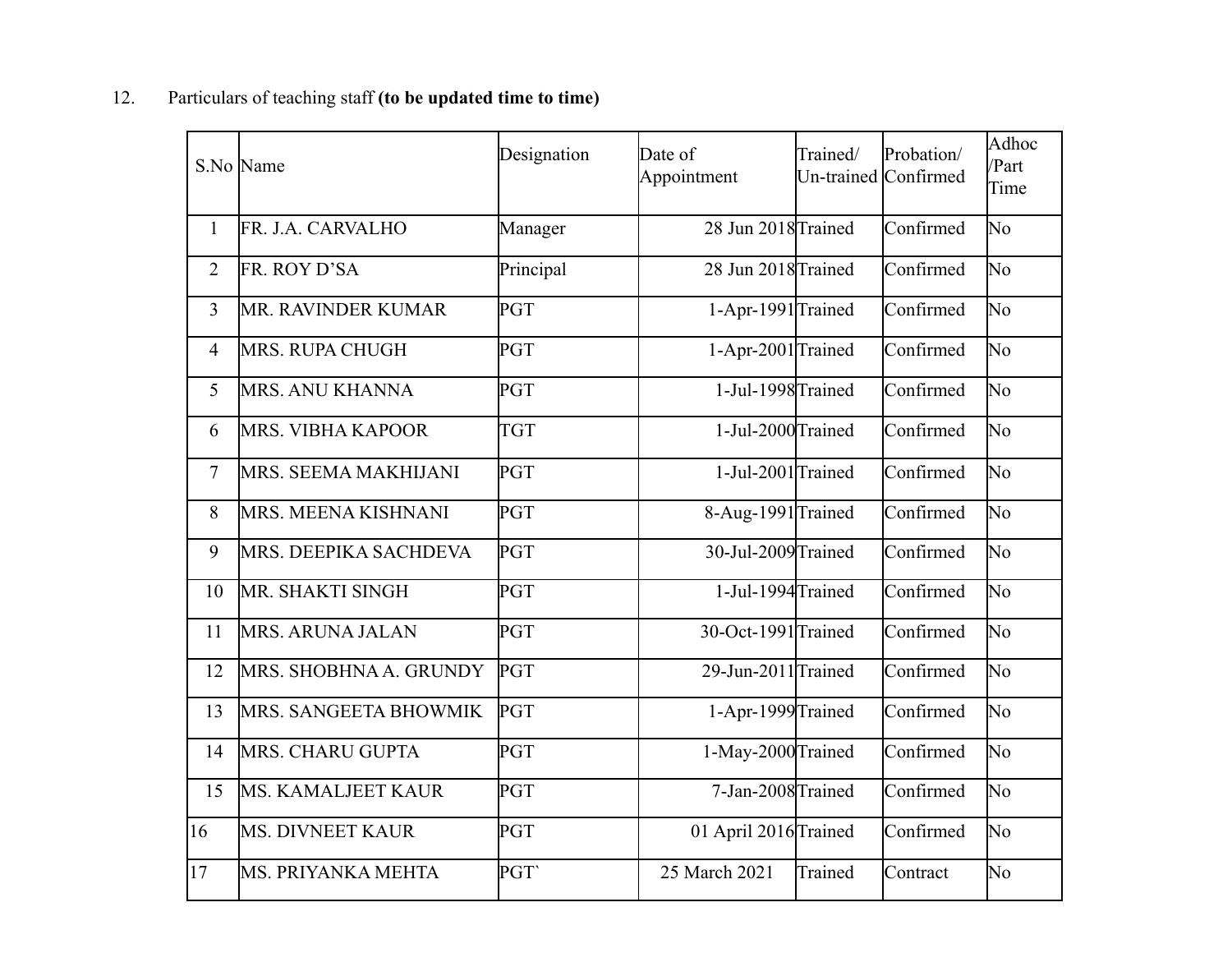| 18 | <b>MS. AMRITA DAYAL</b>  | PGT               | 13 July 2021 Trained  | Contract  | No                     |
|----|--------------------------|-------------------|-----------------------|-----------|------------------------|
| 19 | MS. SANJUKTA SENGUPTA    | PGT               | 01 June 2021 Trained  | Contract  | No                     |
| 20 | <b>MS. BABLI KUMARI</b>  | <b>TGT</b>        | 24 March 2018 Trained | Confirmed | No                     |
| 21 | <b>MS. LUBNA REHMAN</b>  | <b>TGT</b>        | 27 March 2017 Trained | Confirmed | No                     |
| 22 | <b>MS. KOKILA KHANNA</b> | PGT               | 23 April 2018 Trained | Confirmed | $\overline{\text{No}}$ |
| 23 | <b>MS. SHALU SETH</b>    | <b>TGT</b>        | 15 March 2018 Trained | Confirmed | No                     |
| 24 | <b>MS. SHWETA AHUJA</b>  | <b>TGT</b>        | 05 July 2018 Trained  | Contract  | No                     |
| 25 | MS. JEMY JOHNSON         | <b>TGT</b>        | 30 July 2018 Trained  | Probation | No                     |
| 26 | MRS. NUTAN TRIPATHI      | <b>TGT</b>        | 1-Sep-2011 Trained    | Confirmed | No                     |
| 27 | <b>MS. MONICA DAS</b>    | <b>TGT</b>        | 1-Apr-2002 Trained    | Confirmed | No                     |
| 28 | MRS. MONICA SHARMA       | <b>TGT</b>        | 1-Sep-1992 Trained    | Confirmed | No                     |
| 29 | MR. TARUN KR. ARORA      | <b>TGT/SPORTS</b> | 2-Jul-1993 Trained    | Confirmed | No                     |
| 30 | MRS. RAJNI AHUJA         | PRT/SPORTS        | 4-Apr-1990 Trained    | Confirmed | No                     |
| 31 | MRS. BELA AGGARWAL       | <b>TGT</b>        | 10-May-1993 Trained   | Confirmed | No                     |
| 32 | MR. VARGHESEKUTTY S.     | <b>TGT</b>        | 24-Sep-1992 Trained   | Confirmed | No                     |
| 33 | <b>MRS.HIMANI BIST</b>   | <b>TGT</b>        | 1-Jul-2008 Trained    | Confirmed | No                     |
| 34 | MR.ABHISHEK VINCENT      | <b>TGT</b>        | 9-Apr-2007 Trained    | Confirmed | No                     |
| 35 | <b>MS. ANSHU KURRA</b>   | TGT               | 2-Apr-2012 Trained    | Confirmed | No                     |
| 36 | MRS.ANURADHA DEY         | <b>TGT</b>        | 26-Mar-2007 Trained   | Confirmed | No                     |
| 37 | MRS.KRITI WAHIE          | <b>PGT</b>        | 1-Jul-2007 Trained    | Confirmed | No                     |
| 38 | Mr. VIPIN SHUKLA         | <b>TGT/SPORTS</b> | 1-Jul-2004 Trained    | Confirmed | No                     |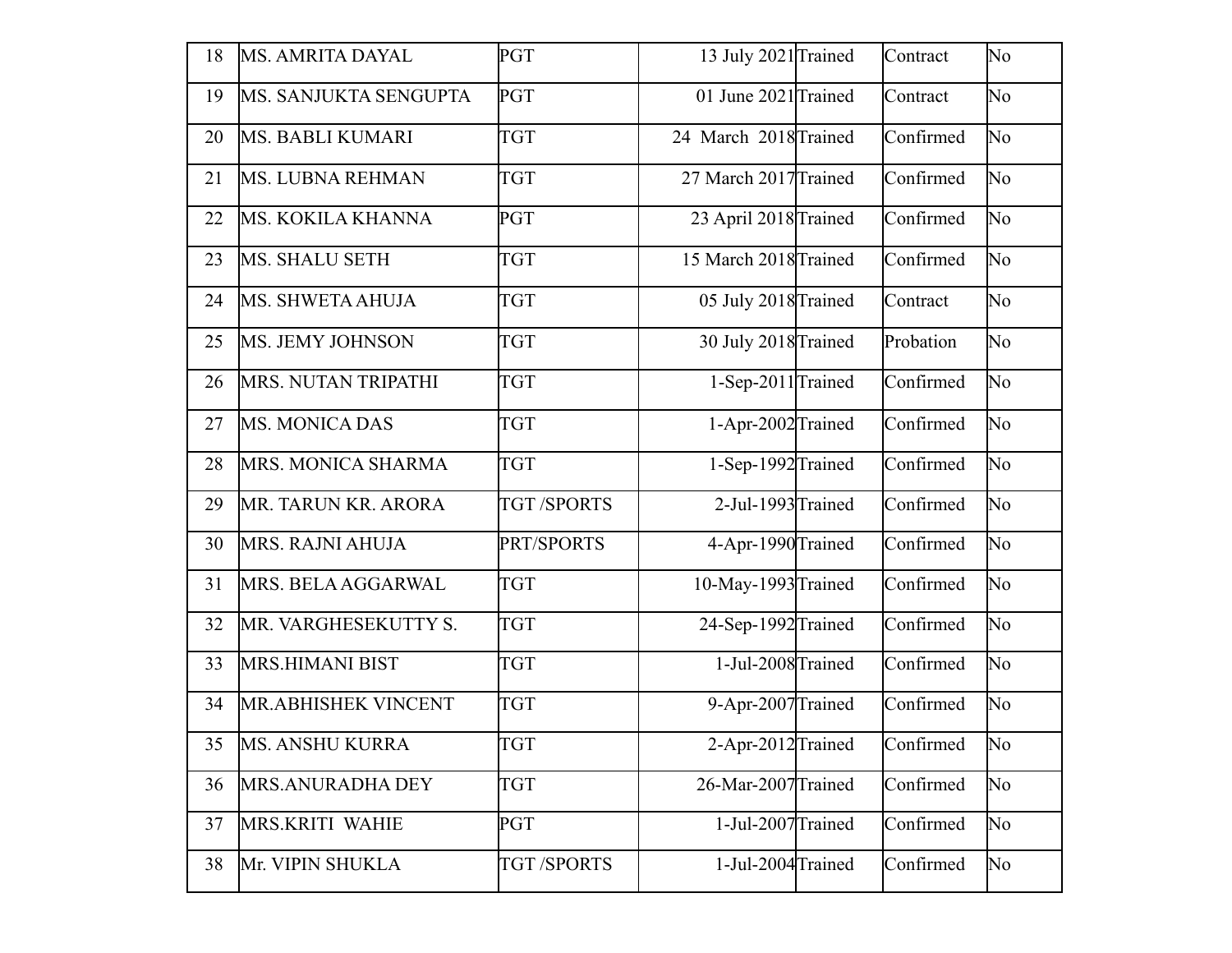| 39 | MR. MICHAEL PAUL                   | <b>TGT</b>         | 1-Apr-2008 Trained        | Confirmed | No                     |
|----|------------------------------------|--------------------|---------------------------|-----------|------------------------|
| 40 | MS. ASHWINI THANAPPAN              | <b>TGT</b>         | 12 Jul 2014 Trained       | Confirmed | No.                    |
| 41 | MS. AISHWARYA SINGH                | <b>TGT</b>         | 05 April 2021 Trained     | Contract  | No                     |
| 42 | MS. SHIVALI BEHL                   | <b>TGT</b>         | 25 March 2021 Trained     | Contract  | No                     |
| 43 | <b>MS. AMRITA SINGH</b>            | <b>TGT</b>         | 25 March 2021 Trained     | Probation | N <sub>o</sub>         |
| 44 | <b>MS. LINY THOMAS</b>             | <b>TGT</b>         | 25 October 2021 Trained   | Contract  | N <sub>o</sub>         |
| 45 | MS. AYESHA ALI                     | <b>TGT</b>         | 21 October 2021 Untrained | Contract  | No.                    |
| 46 | <b>MS. RESHMA SHAJI</b>            | <b>TGT</b>         | 13 December 2021 Trained  | Contract  | No                     |
| 47 | <b>MS. RENU GAUR</b>               | <b>TGT</b>         | 01 July 2015 Trained      | Confirm   | No                     |
| 48 | DR.(MS). POORNIMA MENON PGT        |                    | 22.01.2014 Trained        | Confirm   | No.                    |
| 49 | MRS.SIMMI MAHAJAN                  | <b>PRT</b>         | 23-Mar-2007 Trained       | Confirmed | No                     |
| 50 | <b>MRS. BALJINDER KAUR</b>         | PRT                | 3-Feb-1997 Trained        | Confirmed | No.                    |
| 51 | MRS. INDIRA GUPTA                  | <b>PRT</b>         | 23-Mar-2001 Trained       | Confirmed | No                     |
| 52 | MR. ALLAN NORMAN<br><b>ALMEIDA</b> | Music Teacher      | 1-Apr-1994 Trained        | Confirmed | No                     |
| 53 | MRS. SHALINI SAGAR                 | <b>PRT</b>         | 4-Jan-2000 Trained        | Confirmed | No                     |
| 54 | <b>MRS. SHALINI SETH</b>           | <b>PRT</b>         | 1-Apr-2002 Trained        | Confirmed | No                     |
| 55 | MRS. SABINA PETER                  | <b>PRT</b>         | 1-Apr-2004Trained         | Confirmed | $\overline{\text{No}}$ |
| 56 | MRS. REJI JOBY                     | <b>PRT</b>         | 1-Jul-1999 Trained        | Confirmed | No                     |
| 57 | MRS. BHARTI MALHOTRA               | <b>PRT</b>         | 1-Jul-1999 Trained        | Confirmed | N <sub>o</sub>         |
| 58 | <b>MRS. ARPITA HOMROY</b>          | <b>ART TEACHER</b> | 1-Aug-1994 Trained        | Confirmed | N <sub>o</sub>         |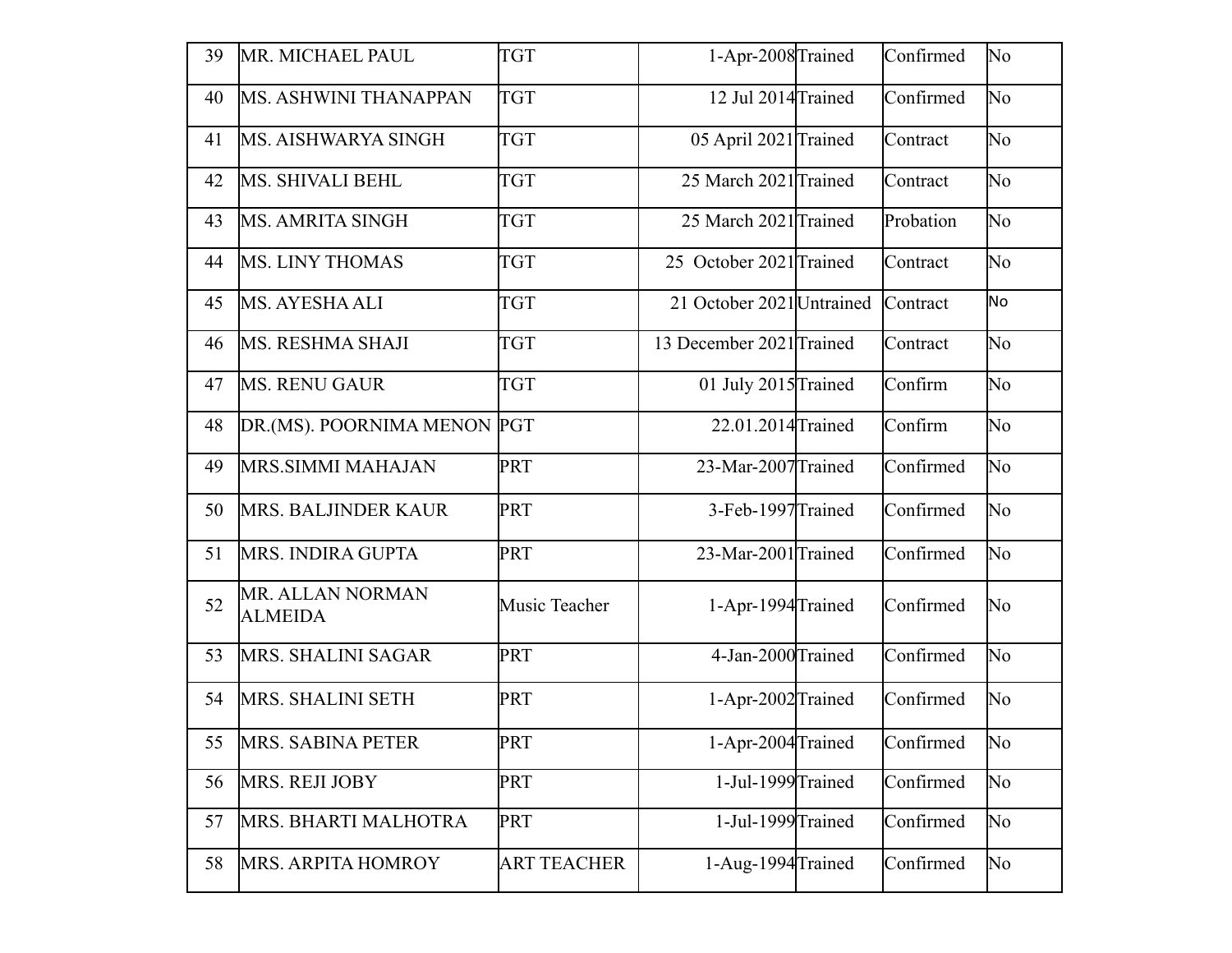| 59 | MS SWATI SHARMA                             | <b>PRT</b>                                         | 22.04.2014 Trained        | Confirmed    | No |
|----|---------------------------------------------|----------------------------------------------------|---------------------------|--------------|----|
| 60 | <b>MRS. ANJALI BISWAS</b>                   | PRT                                                | 3-Apr-1996 Trained        | Confirmed    | No |
| 61 | MRS. MAMTA BARLA                            | PRT                                                | 3-Apr-2000 Trained        | Confirmed    | No |
| 62 | MRS. DEEPSHIKA SHARMA                       | PRT                                                | 6-Apr-1992 Trained        | Confirmed    | No |
| 63 | MRS. MONIKA MALHOTRA                        | PRT                                                | 1-Sep-2009 Trained        | Confirmed    | No |
| 64 | MRS.AKANKSHA SINHA                          | <b>ART TEACHER</b>                                 | 1-Jul-2008 Trained        | Confirmed    | No |
| 65 | MRS. JATINDER KAUR JOLLY TGT                |                                                    | 1-Jul-2010 Trained        | Confirmed    | No |
| 66 | <b>MS. MARIAM FATIMA</b>                    | <b>Students Support</b><br>Teacher                 | 18-Mar-2013 Trained       | Confirmed    | No |
| 67 | MS. SOMYA RAINA                             | <b>OCCUPATIONA</b><br><b>L THERAPIST</b>           | 01 August 2018 Trained    | Contract III | No |
| 68 | MS. DEEPIKA THAPA                           | <b>STUDENT</b><br><b>SUPPORT</b><br><b>TEACHER</b> | 01 September 2015 Trained | Confirmed    | No |
| 69 | MRS. SAVITA SHARMA                          | PRT                                                | 4-Jul-2008 Trained        | Contract     | No |
| 70 | MS. SAKSHI BEDI                             | PRT                                                | 1-May-2013 Trained        | Confirmed    | No |
| 71 | MS. NUPUR SALUJA ARORA                      | <b>PRT</b>                                         | 25.09.2013 Trained        | Confirmed    | No |
| 72 | <b>MS NISHA PANWAR</b>                      | <b>TGT</b>                                         | 01 April 2016 Trained     | Confirmed    | No |
| 73 | MS. NICOLE MOLLOY                           | PRT                                                | 01 July 2017 Trained      | Confirmed    | No |
| 74 | <b>MS. HARVEEN KAUR</b><br><b>KHARBANDA</b> | PRT                                                | 18 August 2015 Trained    | Confirm      | No |
| 75 | MS. GUNJAN MEHTA                            | <b>PRT</b>                                         | 26 August 2018 Trained    | Confirm      | No |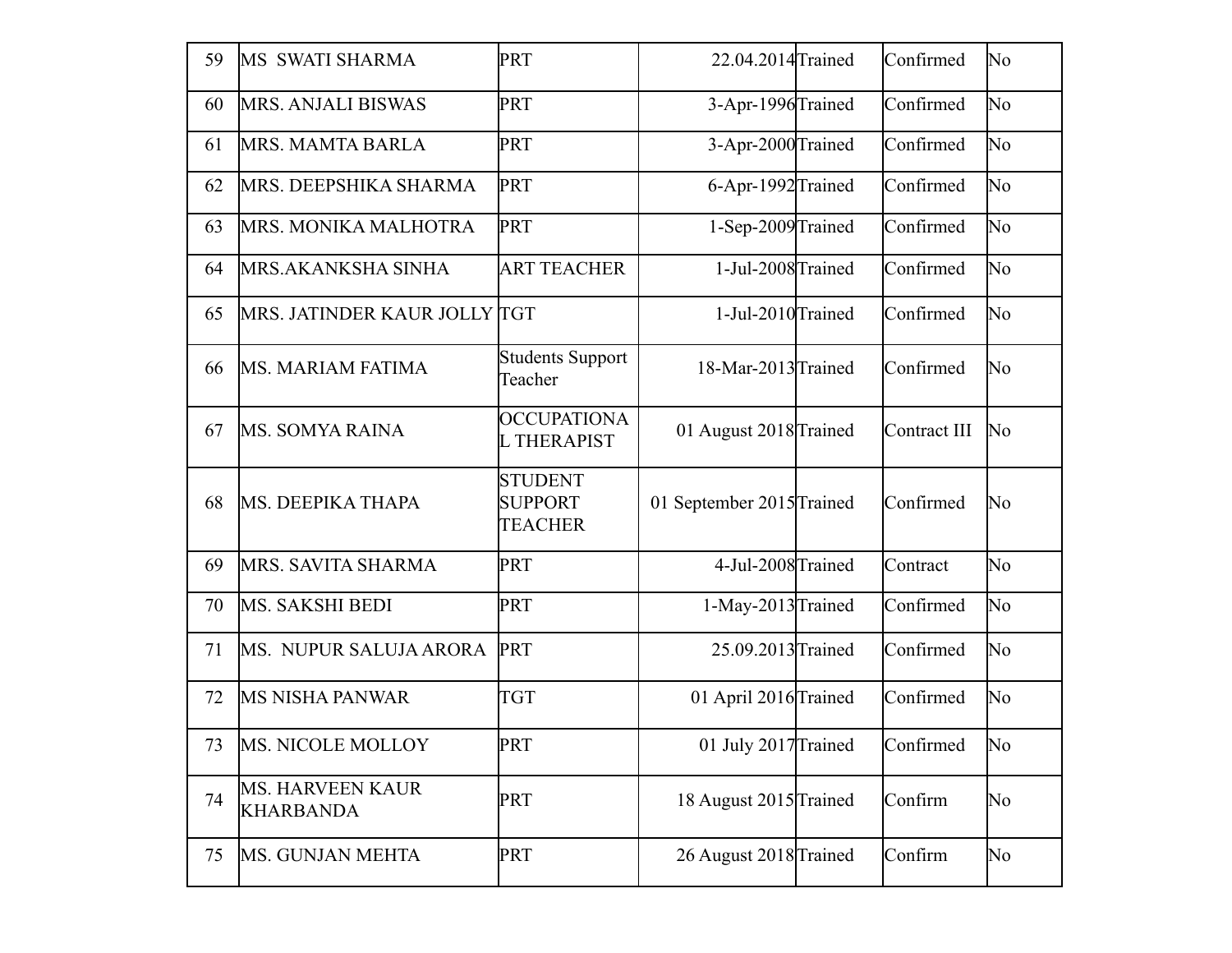| 76 | <b>MS. CLARA SORENG</b>            | <b>PRT</b>                                  | 11 December 2017 Trained  | Confirmed | No  |
|----|------------------------------------|---------------------------------------------|---------------------------|-----------|-----|
| 77 | <b>MS. PALLAVI MAHAJAN</b>         | <b>PRT</b>                                  | 17 November 2017 Trained  | Confirmed | No  |
| 78 | <b>MS. ANISHA THOMAS</b>           | <b>PRT</b>                                  | 07 March 2020 Untrained   | Contract  | No  |
| 79 | MS. MEENU SHARMA                   | <b>PRT</b>                                  | 15 September 2021 Trained | Contract  | No  |
| 80 | MS. PRABHSARAN KAUR                | <b>PRT</b>                                  | 13 September 2021 Trained | Contract  | No  |
| 81 | MS. MARGERITA CHAWLA               | <b>PRT</b>                                  | 28 July 2021 Trained      | Contract  | No  |
| 82 | MR. BHARAT SAHNI                   | <b>DANCE</b><br><b>TEACHER</b><br>(WESTERN) | 01 November 2021 Trained  | Contract  | No  |
| 83 | MRS. KAVITA MEHTA                  | <b>NUR TEACHER</b>                          | 2-Jul-1993 Trained        | Confirmed | No  |
| 84 | <b>MRS.NANDA</b><br>PADMANABHAN    | <b>KG TEACHER</b>                           | 1-Jul-1999 Trained        | Confirmed | No  |
| 85 | MRS. SARGAM NANDA                  | <b>NUR TEACHER</b>                          | 1-May-2013 Trained        | Confirmed | No  |
| 86 | MRS. ARCHANA S.<br><b>ROBINSON</b> | <b>KG TEACHER</b>                           | 1-May-2013 Trained        | Confirmed | No  |
| 87 | <b>MS. SHIKHA ARORA</b>            | <b>NUR TEACHER</b>                          | 15-Jul-2013 Trained       | Confirmed | No  |
| 88 | <b>ASHVEEN CHANDOK</b>             | <b>NUR TEACHER</b>                          | 10-Aug-2006 Trained       | Confirmed | No  |
| 89 | MS. CHARU SHARMA                   | <b>KG TEACHER</b>                           | 01 April 2015 Trained     | Confirmed | No  |
| 90 | MS. AMARDEEP SINGH                 | <b>KG TEACHER</b>                           | 06 Apr 2016 Trained       | Confirmed | No. |
| 91 | MS. HEMA KOHLI                     | <b>SR. LIBRARIAN</b>                        | 21 August 2008 Trained    | Confirmed | No  |
| 92 | <b>MS. ASHA TALWAR</b>             | <b>HELPER</b><br><b>TEACHER</b>             | 9-Oct-2001 Trained        | Confirmed | No  |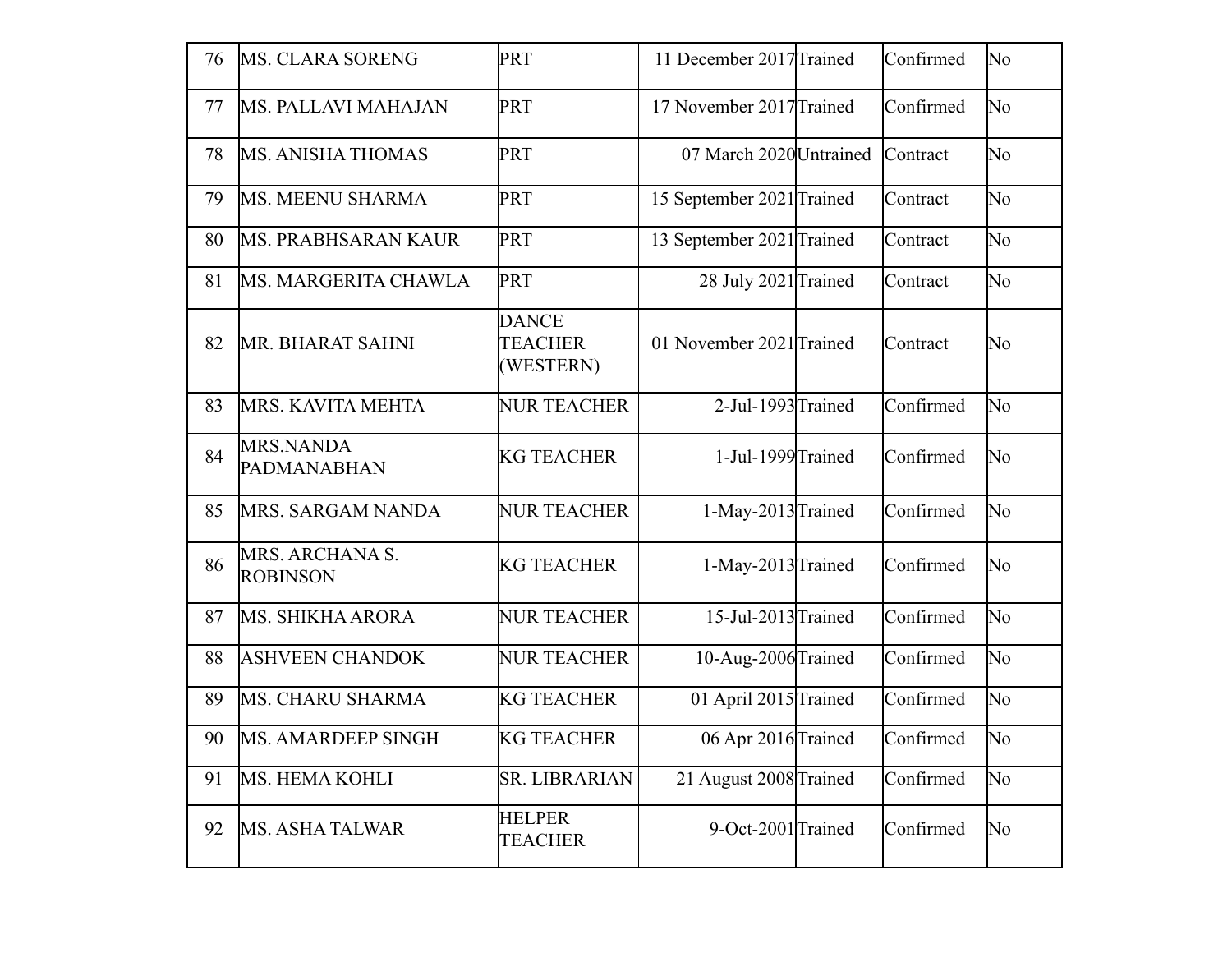| 93  | MS. SHAKUNTALA MAITY                        | <b>HELPER</b><br><b>TEACHER</b>           | 1-Sep-2006 Trained       | Confirmed   | No |
|-----|---------------------------------------------|-------------------------------------------|--------------------------|-------------|----|
| 94  | <b>MS KAVITA MARWAH</b>                     | P.E.<br><b>COACH/NCC</b>                  | 07.07.2014 Trained       | Contract    | No |
| 95  | <b>MR. AKASH PANWAR</b>                     | P.E. COACH<br>AND YOGA<br><b>TEACHER</b>  | 04 Apr 2016 Trained      | Contract    | No |
| 96  | <b>MS MEGHA NAIR</b>                        | <b>DANCE</b><br><b>TEACHER</b>            | 20.03.2014 Trained       | Confirmed   | No |
| 97  | <b>MS. JEDIDAH SHIMRAY</b>                  | <b>MUSIC</b><br><b>TEACHER</b>            | 04 April 2016 Trained    | Confirmed   | No |
| 98  | MR. AMIT BOUNTIYAL                          | <b>MUSIC</b><br><b>TEACHER</b><br>(HINDI) | 05 January 2016 Trained  | Confirmed   | No |
| 99  | MR. VISHAL KUMAR                            | <b>TABLA</b><br><b>TEACHER</b>            | 01.04.2014 Trained       | Confirmed   | No |
| 100 | MS. SHIKHA SHARMA                           | <b>FRENCH</b><br><b>TEACHER/TGT</b>       | 12 Nov 2018 Trained      | Probation   | No |
| 101 | MR. ARVIND KUMAR YADAV                      | PGT (GEO)                                 | 11 Feb 2019 Trained      | Confirmed   | No |
| 102 | <b>MS. SONU SAGGU</b>                       | TGT (MATHS)                               | 15 Feb 2019 Trained      | Confirmed   | No |
| 103 | <b>MS. AGNUS AUGUSTINE</b>                  | TGT (ENG)                                 | 22 February 2019 Trained | Probation   | No |
| 104 | <b>MS. SONALI SAH</b>                       | PRT (HINDI)                               | 25 Mar 2019 Trained      | Contract II | No |
| 105 | MS. PRIYANKA PAHUJA                         | PRT (ENG)                                 | 20 Mar 2019 Trained      | Probation   | No |
| 106 | <b>MS. ANUBHA SURI</b>                      | <b>KG TEACHER</b>                         | 08 April 2019 Trained    | Probation   | No |
| 107 | <b>MS. DEVINDERJIT KAUR</b><br><b>SIDHU</b> | TGT (ENG)                                 | 16 Mar 2019 Trained      | Contract    | No |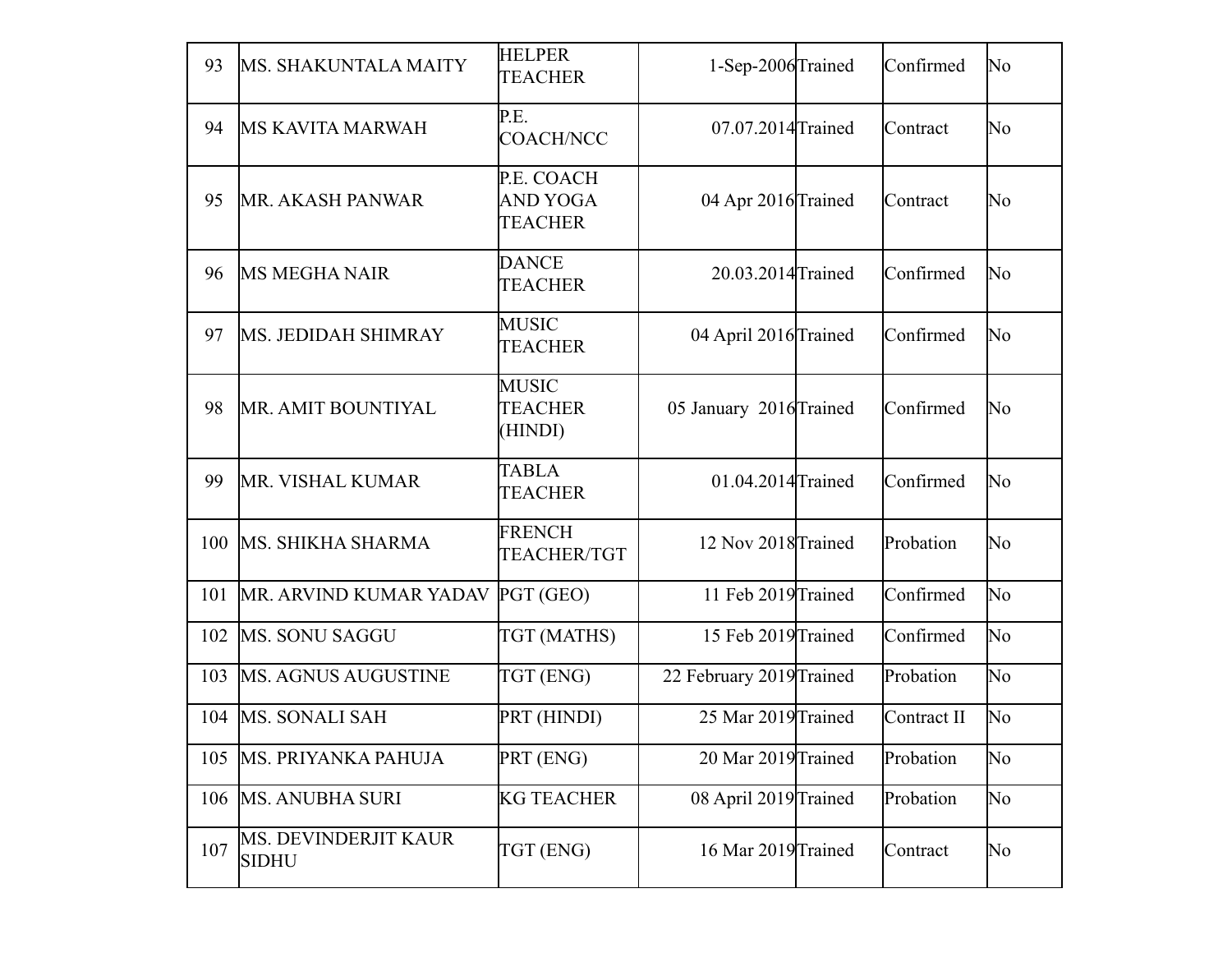| 108             | <b>MS. ANAMTA</b>        | <b>Art Teacher</b> | 20 Aug 2019 Trained | Probation  | No |
|-----------------|--------------------------|--------------------|---------------------|------------|----|
| 109             | <b>GARIMA KHANNA</b>     | TGT                | 23 Mar 2020 Trained | Probation  | No |
| $\overline{10}$ | <b>TARUNA ARORA</b>      | <b>NUR TEACHER</b> | 01 Nov 2019 Trained | Probation  | No |
|                 | JAYA DOGRA               | <b>PRT</b>         | 07 Mar 2020 Trained | Contract I | No |
| 112             | <b>SHAINA CHATTERJEE</b> | PRT                | 22 Aug 2017 Trained | Confirmed  | No |

13. Details of salary being paid by the school to teaching Staff/non-teaching staff **(to be updated time to time)**

| <b>DESIGNATION</b> | <b>SCALE OF PAY</b> | <b>GRADE PAY</b> | $%$ OF DA |
|--------------------|---------------------|------------------|-----------|
| <b>PGT</b>         | 15600-39100         | 6600             | 31%       |
| <b>PGT</b>         | 9300-34800          | 5400             | 31%       |
| <b>PGT</b>         | 9300-34800          | 4800             | 31%       |
| <b>TGT</b>         | 9300-34800          | 4600             | 31%       |
| <b>PRT</b>         | 9300-34800          | 4200             | 31%       |
| <b>COUNSELLOR</b>  | 9300-34800          | 4800             | 31%       |

14. Mode of payment of salary

- (i) Name of the Bank through which salary is drawing THE CATHOLIC SYRIAN BANK, NEW DELHI-110049
- (ii) Through single cheque transfer advice THROUGH TRANSFER ADVICE (iii) Individual cheque ----
- $(iv)$  Cash  $---$

15. Library facilities

- (i) Size of the Library in sq. feet 1747 SQ. FEET (Jr Div 594 Sq Ft and Sr Div 1153 Sq Ft)
- 

(ii) No. of Periodicals 65 (50 Sr School & 15 Jr School)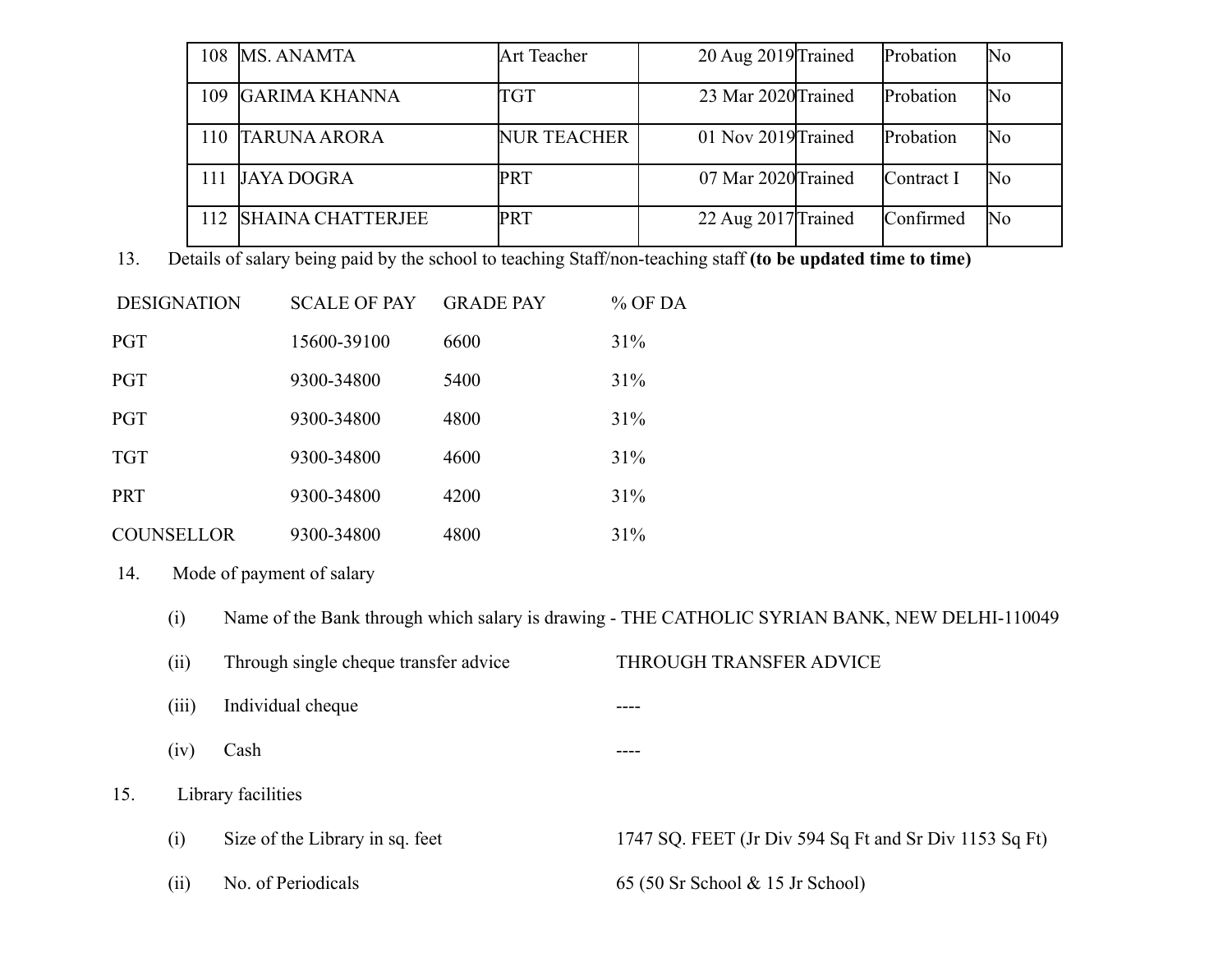(iii) No. of Dailies 5

(iv) No. of reference books class-wise

|                                |                                         | Senior Div                                       | Junior Div                                        |  |  |
|--------------------------------|-----------------------------------------|--------------------------------------------------|---------------------------------------------------|--|--|
|                                |                                         |                                                  |                                                   |  |  |
|                                | Reference book                          | 1100                                             |                                                   |  |  |
|                                | Recourse books                          | 200                                              |                                                   |  |  |
|                                | Subject books                           | 1500                                             |                                                   |  |  |
|                                | Text books                              | 1500                                             |                                                   |  |  |
|                                | Other books                             | 4700                                             | 5100                                              |  |  |
|                                | Lexile                                  |                                                  | 2200                                              |  |  |
|                                |                                         |                                                  |                                                   |  |  |
| 16.                            | Name of the Grievance/redressal Officer |                                                  | FR. J.A. CARVALHO, MANAGER                        |  |  |
| with E-mail , Ph. No., Fax No. |                                         | FR. AGNEL SCHOOL, GAUTAM NAGAR, NEW DELHI-110049 |                                                   |  |  |
|                                |                                         |                                                  | prin@agnel.org, 011-41003440 (PHONE)              |  |  |
| 17.                            | Members of Sexual Harassment            |                                                  | CHAIRPERSON -MRS. ANU KHANNA                      |  |  |
| Committee                      |                                         |                                                  | MEMBERS :- MRS. ANURADHA DEY, MRS SHOBHANA ASHIMA |  |  |

GRUNDI, MR. RAVINDRA KUMAR, MRS SIMMI MAHAJAN, MS

DEEPIKA THAPA, MRS. JEMY JOHNSON

18. Section wise enrolment of school for the current session